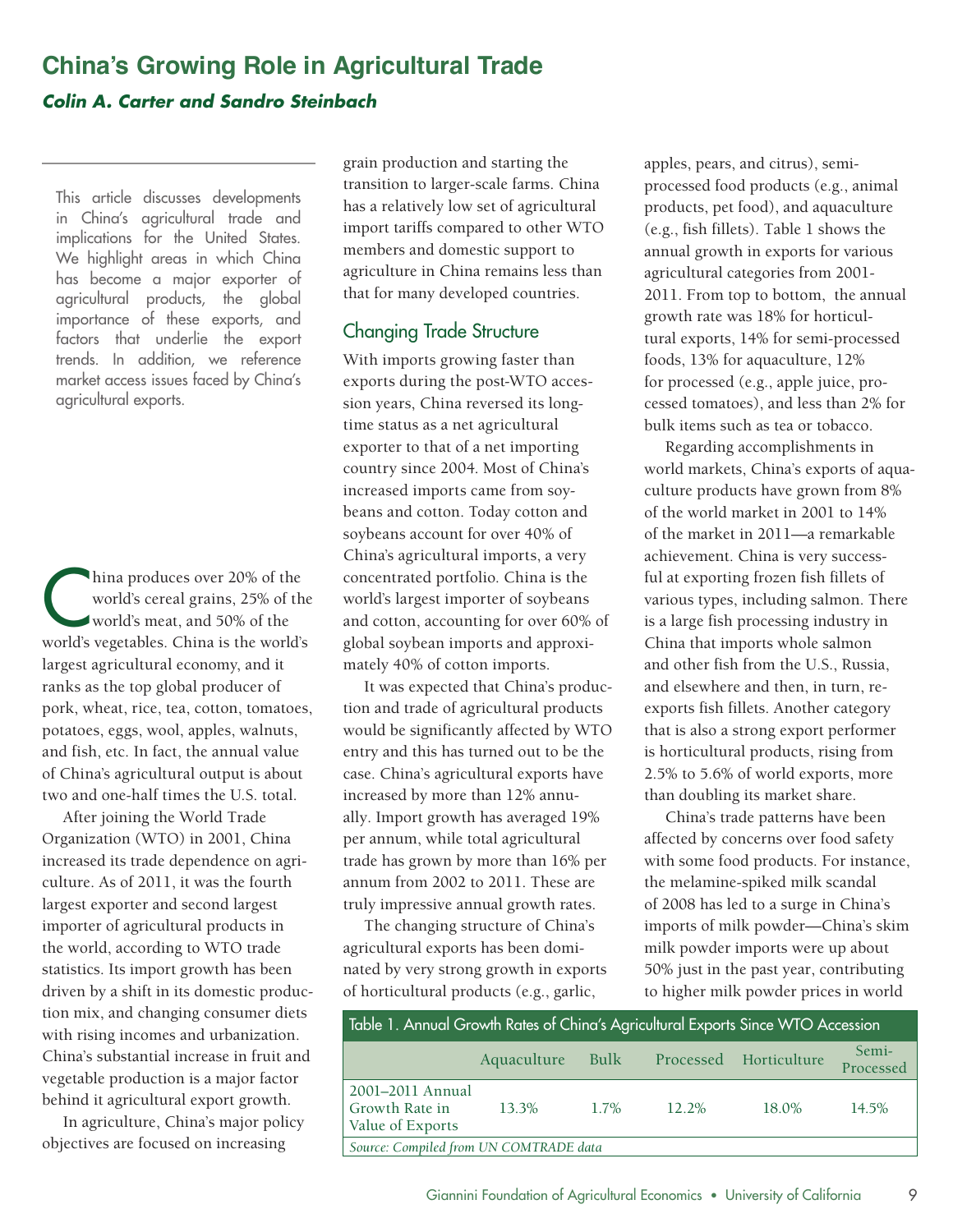| Table 2. Export and Import Trade Growth Rate of China's Labor-Intensive<br>Agricultural Products, 2001-2011 |             |           |              |  |  |  |
|-------------------------------------------------------------------------------------------------------------|-------------|-----------|--------------|--|--|--|
|                                                                                                             | Aquaculture | Livestock | Horticulture |  |  |  |
| Exports                                                                                                     | 13.3%       | 7.7%      | 18.0%        |  |  |  |
| Imports                                                                                                     | 13.5%       | 15.8%     | 21.0%        |  |  |  |
| Source: Compiled from UN COMTRADE data.                                                                     |             |           |              |  |  |  |

markets. China is responding to the food safety issue and has reorganized its food safety regulatory system, modeled on the FDA in the United States.

China's agricultural trade is more and more in line with its comparative advantage and it has noticeably increased imports of land-intensive agricultural products. But what about its trade in labor-intensive products? Although exports of labor-intensive agricultural products did increase quite fast after WTO accession (especially for fruits and vegetables), the rate of increase for these years was lower than imports of land-intensive agricultural products. For instance, the annual export growth rate for labor-intensive fruits and vegetables was 22% and 16.7%, respectively. At the same time, imports of landintensive soybeans and cotton grew by 25% and 35.7%, respectively.

Surprisingly, the import growth of labor-intensive agricultural products was also quite high—in fact, greater than the export growth rate of these products for the same period. Aquacultural exports grew by 13.3%, slightly less than its import growth

of 13.5%. Horticultural exports grew by an impressive 18% per annum, but horticultural imports grew even faster at 21% per annum (Table 2).

So what do all these numbers suggest regarding China's trade? First, land-intensive imports are growing faster than labor-intensive exports. Second, for labor-intensive products, imports are actually growing faster than exports. There are three likely factors behind these trends. First, there is growing domestic demand for highvalued agricultural products including labor-intensive imports, increasing with income and urbanization. Second, China's agricultural labor is shifting away from agriculture to the higher paying manufacturing and service sectors. Third, China's labor-intensive agricultural exports face headwinds in world markets due to trade barriers and perceptions of poor quality.

#### China-U.S. Agricultural Trade

The United States enjoys an agricultural trade surplus with China, which exceeded \$20 billion in 2012. This is partly a result of reduced import trade barriers in China, and growing

| Table 3. Major U.S.–China Agricultural Products Traded Bilaterally in 2012 |              |                                |              |  |  |  |
|----------------------------------------------------------------------------|--------------|--------------------------------|--------------|--|--|--|
| U.S. Exports to China                                                      |              | <b>U.S. Imports from China</b> |              |  |  |  |
| <b>Item</b>                                                                | Value (Mil.) | <b>Item</b>                    | Value (Mil.) |  |  |  |
| Soybeans                                                                   | \$15,374     | Apple Juice                    | \$561        |  |  |  |
| Cotton                                                                     | \$3,686      | Dog and Cat Food               | \$467        |  |  |  |
| Corn                                                                       | \$1,658      | Frozen Tilapia Fillets         | \$444        |  |  |  |
| Hides and Skins                                                            | \$1,219      | <b>Canned Citrus</b>           | \$233        |  |  |  |
| Frozen Swine Offal                                                         | \$744        | Frozen Salmon Fillets          | \$216        |  |  |  |
| Source: USDA FAS GAIN Report 2/25/2013, based on China Customs Data        |              |                                |              |  |  |  |

incomes and urbanization. China is the most important market for U.S. agricultural exports (accounting for 17.2% of U.S. agricultural exports in 2012) and the third most important supplier of U.S. agricultural imports (with a market share equal to 4.2% of U.S. agricultural imports in 2012).

Table 3 shows that based on the value of trade, the top five U.S. agricultural exports to China (in order of importance) are soybeans, cotton, corn, hides/skins, and swine offal. On the other hand, the top five U.S. imports from China are apple juice, dog and cat food, frozen tilapia fillets, canned citrus, and frozen salmon fillets. It is notable that the sum total of China's agricultural exports to the United States represents only two-thirds of the value of just one single item that the United States sells to China—soybeans.

China is an emerging competitor for U.S. farmers in some specialty crops, and China has a positive trade balance with the United States on horticultural crops, although the total dollar value is a relatively small share of total agricultural trade. Figure 1 shows China had a trade surplus of \$40 million in horticultural products with the United States in 2011, down from \$157 million in China's favor in 2007. The 2011 \$40 million surplus is only 1% of the value of agricultural trade between the United States and China. China's growing demand for almonds, pistachios, and walnuts is a positive development for U.S. agriculture. And per capita consumption of these specialty crops is still very low in China. For instance, per capita consumption of almonds in China is only about 5% of the U.S. figure.

U.S. food products enjoy a certain advantage in China and there are growing opportunities for U.S. products, considered to be high quality. However, price remains an obstacle for U.S. products in the China market. Chinese consumers spend about 20%